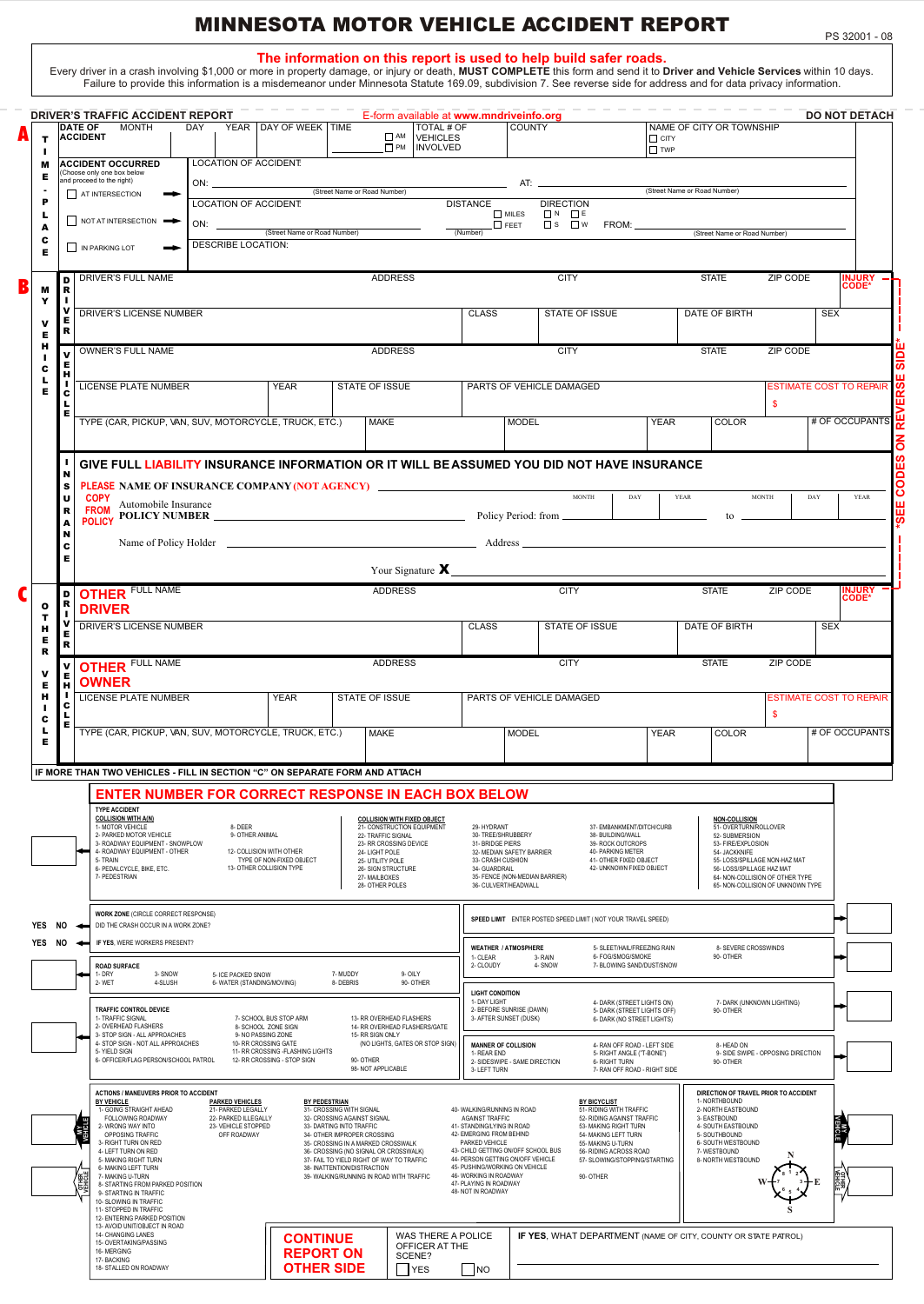As required by Minnesota Data Privacy Act you are hereby informed that the information requested on this form is collected pursuant to statute to provide statistical data on traffic accidents. The time and place of the accident, names of parties involved and insurance information may be disclosed to any person involved in the accident or to others persons as specified by law. This written report cannot be used against you as evidence in any civil or criminal matter and your version of how the accident happened is confidential.

| <b>SEAT</b><br><b>OCCUPANT SEAT POSITION CODES</b><br>1- DRIVER<br>(INCLUDE MOTORCYCLE DRIVER)<br>2- FRONT CENTER<br>3- FRONT RIGHT<br>4- SECOND ROW SEAT LEFT<br>5- SECOND ROW SEAT CENTER<br>6- SECOND ROW SEAT RIGHT<br>7- THIRD ROW SEAT LEFT<br>8- THIRD ROW SEAT CENTER<br>9- THIRD ROW SEAT RIGHT<br>10- OUTSIDE OF VEHICLE<br>11- TRAILING UNIT<br><b>12- PICKUP TRUCK BED</b><br>13- TRUCK CAB SLEEPER SECTION<br>14- PASSENGER IN OTHER POSITION<br>(INCLUDE MOTORCYCLE PASSENGER)<br>15- PASSENGER IN UNKNOWN POSITION<br>16- FRONT LEFT (NON-DRIVER) | <b>TYPE</b><br><b>SAFETY EQUIPMENT TYPE</b><br><b>CODES</b><br>1- NO SAFETY EQUIP IN PLACE<br>2-LAP BELT<br>3- SHOULDER BELT<br>4- LAP & SHOULDER BELT<br>5- CHILD SAFETY SEAT<br>6- CHILD BOOSTER SEAT<br>98-NOT APPLICABLE<br>(MOTORCYCLE,<br>SNOWMOBILE, ECT.) | <b>USE</b><br><b>RESTRAINT DEVICE USED</b><br><b>CODES</b><br>1- BELTS NOT USED<br>2- LAP BELT ONLY USED<br>3- SHOULDER BELT ONLY USED<br>4- LAP AND SHOULDER BELT USED<br>5- CHILD SEAT NOT USED<br>6- CHILD SEAT USED IMPROPERLY<br>7- CHILD SEAT USED PROPERLY<br>8- BOOSTER SEAT NOT USED<br>9- BOOSTER SEAT USED IMPROPERLY<br>10- BOOSTER SEAT USED PROPERLY<br>11- HELMET NOT USED<br>12- HELMET USED |                                                           | <b>AIR BAG</b><br><b>SAFETY EQUIPMENT USED</b><br><b>CODES</b><br>1- DEPLOYED-FRONT<br>2- DEPLOYED-SIDE<br>3- DEPLOYED-FRONT AND SIDE<br>4- NOT DEPLOYED-SWITCH ON<br>5- NOT DEPLOYED-SWITCH OFF<br>6- NOT DEPLOYED- UNKNOWN<br>IF SWITCH ON OR OFF<br>90- OTHER DEPLOYMENTS<br>98-NOT APPLICABLE<br>(MOTORCYCLE,<br>SNOWMOBILE, ECT.) |  | <b>EJECT</b><br><b>EJECTION CODES</b><br>2- TRAPPED. FREED BY<br>3- PARTIALLY EJECTED<br>4- EJECTED | 1- TRAPPED. EXTRICATED<br>(BY MECHANICAL MEANS)<br>NON-MECHANICAL MEANS<br>5- NOT EJECTED OR TRAPPED |            | <b>INJURY</b><br><b>INJURY CODES</b><br>K-KILLED<br>A-INCAPACITATING INJURY<br>C- POSSIBLE INJURY<br>N- NO APPARENT INJURY |              | <b>B- NON-INCAPACITATING INJURY</b>                |
|------------------------------------------------------------------------------------------------------------------------------------------------------------------------------------------------------------------------------------------------------------------------------------------------------------------------------------------------------------------------------------------------------------------------------------------------------------------------------------------------------------------------------------------------------------------|-------------------------------------------------------------------------------------------------------------------------------------------------------------------------------------------------------------------------------------------------------------------|--------------------------------------------------------------------------------------------------------------------------------------------------------------------------------------------------------------------------------------------------------------------------------------------------------------------------------------------------------------------------------------------------------------|-----------------------------------------------------------|----------------------------------------------------------------------------------------------------------------------------------------------------------------------------------------------------------------------------------------------------------------------------------------------------------------------------------------|--|-----------------------------------------------------------------------------------------------------|------------------------------------------------------------------------------------------------------|------------|----------------------------------------------------------------------------------------------------------------------------|--------------|----------------------------------------------------|
| <b>MY VEHICLE: DRIVER AND PASSENGERS INFORMATION:</b>                                                                                                                                                                                                                                                                                                                                                                                                                                                                                                            |                                                                                                                                                                                                                                                                   |                                                                                                                                                                                                                                                                                                                                                                                                              |                                                           |                                                                                                                                                                                                                                                                                                                                        |  |                                                                                                     |                                                                                                      |            |                                                                                                                            |              |                                                    |
| DRIVER >>>>>>>>>>>>>>>>>>>>                                                                                                                                                                                                                                                                                                                                                                                                                                                                                                                                      |                                                                                                                                                                                                                                                                   |                                                                                                                                                                                                                                                                                                                                                                                                              |                                                           | DATE OF BIRTH (OR AGE) SEX                                                                                                                                                                                                                                                                                                             |  | <b>SEAT</b>                                                                                         | <b>TYPE</b>                                                                                          | <b>USE</b> | AIR BAG                                                                                                                    | <b>EJECT</b> | <b>INJURY</b>                                      |
| PASSENGER NAME                                                                                                                                                                                                                                                                                                                                                                                                                                                                                                                                                   | <b>CITY</b>                                                                                                                                                                                                                                                       |                                                                                                                                                                                                                                                                                                                                                                                                              | <b>STATE</b>                                              | DATE OF BIRTH (OR AGE) SEX                                                                                                                                                                                                                                                                                                             |  | <b>SEAT</b>                                                                                         | <b>TYPE</b>                                                                                          | <b>USE</b> | AIR BAG                                                                                                                    | <b>EJECT</b> | <b>INJURY</b>                                      |
| PASSENGER NAME                                                                                                                                                                                                                                                                                                                                                                                                                                                                                                                                                   | CITY                                                                                                                                                                                                                                                              |                                                                                                                                                                                                                                                                                                                                                                                                              | <b>STATE</b>                                              | DATE OF BIRTH (OR AGE) SEX                                                                                                                                                                                                                                                                                                             |  | <b>SEAT</b>                                                                                         | <b>TYPE</b>                                                                                          | <b>USE</b> | AIR BAG                                                                                                                    | <b>EJECT</b> | <b>INJURY</b>                                      |
| PASSENGER NAME                                                                                                                                                                                                                                                                                                                                                                                                                                                                                                                                                   | <b>CITY</b>                                                                                                                                                                                                                                                       |                                                                                                                                                                                                                                                                                                                                                                                                              | DATE OF BIRTH (OR AGE) SEX<br><b>SEAT</b><br><b>STATE</b> |                                                                                                                                                                                                                                                                                                                                        |  |                                                                                                     | <b>TYPE</b>                                                                                          | <b>USE</b> | AIR BAG                                                                                                                    | <b>EJECT</b> | <b>INJURY</b>                                      |
| <b>DESCRIBE ACCIDENT IN SUFFICIENT DETAIL BELOW TO DISCLOSE CAUSES.</b><br><b>DESCRIBE WHAT HAPPENED:</b><br>DIAGRAM WHAT HAPPENED:                                                                                                                                                                                                                                                                                                                                                                                                                              |                                                                                                                                                                                                                                                                   |                                                                                                                                                                                                                                                                                                                                                                                                              |                                                           |                                                                                                                                                                                                                                                                                                                                        |  |                                                                                                     |                                                                                                      |            |                                                                                                                            |              | <b>INDICATE</b><br><b>NORTH</b><br><b>BY ARROW</b> |

| DAMAGE TO PROPERTY OTHER THAN VEHICLES: (MAILBOX, FENCE, SIGNPOST, GUARDRAIL, ETC.) |                                                                   |                               |                         |  |  |  |  |  |  |  |
|-------------------------------------------------------------------------------------|-------------------------------------------------------------------|-------------------------------|-------------------------|--|--|--|--|--|--|--|
| <b>DESCRIBE</b><br><b>PROPERTY</b><br>DAMAGED:                                      | NAME OF<br>PROPERTY<br>OWNER:                                     |                               | ESTIMATE COST OF REPAIR |  |  |  |  |  |  |  |
|                                                                                     |                                                                   |                               |                         |  |  |  |  |  |  |  |
| SIGN HERE X                                                                         |                                                                   | MAIL THIS REPORT TO:          |                         |  |  |  |  |  |  |  |
| SIGNATURE OF PERSON SUBMITTING REPORT IS REQUIRED                                   |                                                                   | <b>DVS / ACCIDENT RECORDS</b> |                         |  |  |  |  |  |  |  |
| ADDRESS                                                                             | <b>445 MINNESOTA STREET, SUITE 181</b><br>ST. PAUL, MN 55101-5181 |                               |                         |  |  |  |  |  |  |  |